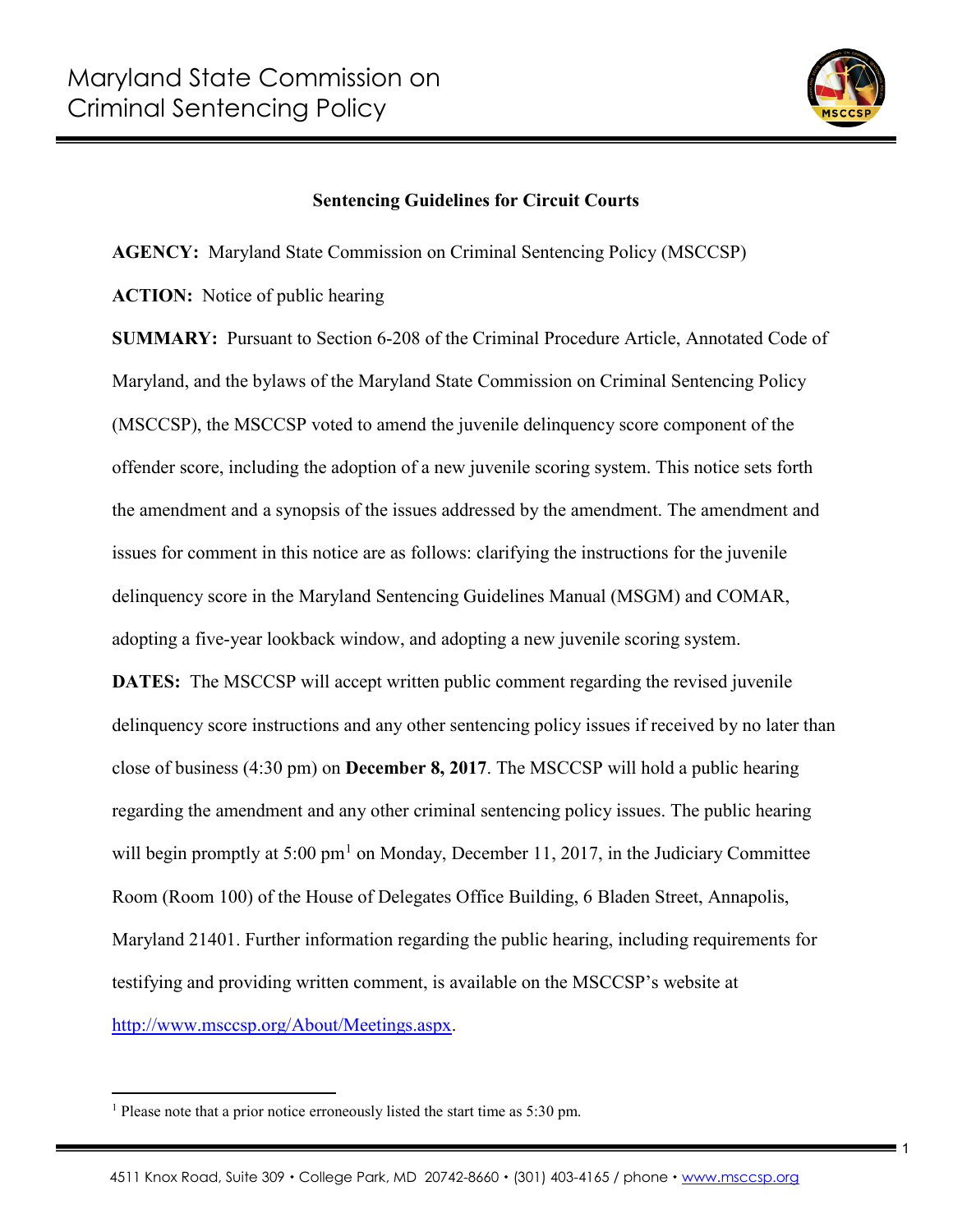

**ADDRESS:** Please send written public comment to the MSCCSP by electronic mail or postal mail. The email address for public comment is  $d\text{scale}(\hat{a})$ umd.edu. The postal mail address for public comment is Maryland State Commission on Criminal Sentencing Policy, 4511 Knox Road, Suite 309, College Park, MD 20742-8660.

**FOR FURTHER INFORMATION CONTACT:** David Soulé, Executive Director,

(301) 403-4165, dsoule@umd.edu.

**SUPPLEMENTARY INFORMATION:** The MSCCSP is an independent agency in the executive branch of Maryland's state government. The MSCCSP promulgates sentencing guidelines for use in Maryland circuit courts, pursuant to Sections 6-208 and 6-211 of the Criminal Procedure Article. The MSCCSP monitors circuit court sentencing practices and, when necessary, adopts changes to the guidelines consistent with sentencing practice and/or legislative intent, pursuant to Section 6-210 of the Criminal Procedure Article. Additional information pertaining to the proposed amendment described in this notice and the Commission's mission is available at the MSCCSP's website at www.msccsp.org.

David A. Soulé

Executive Director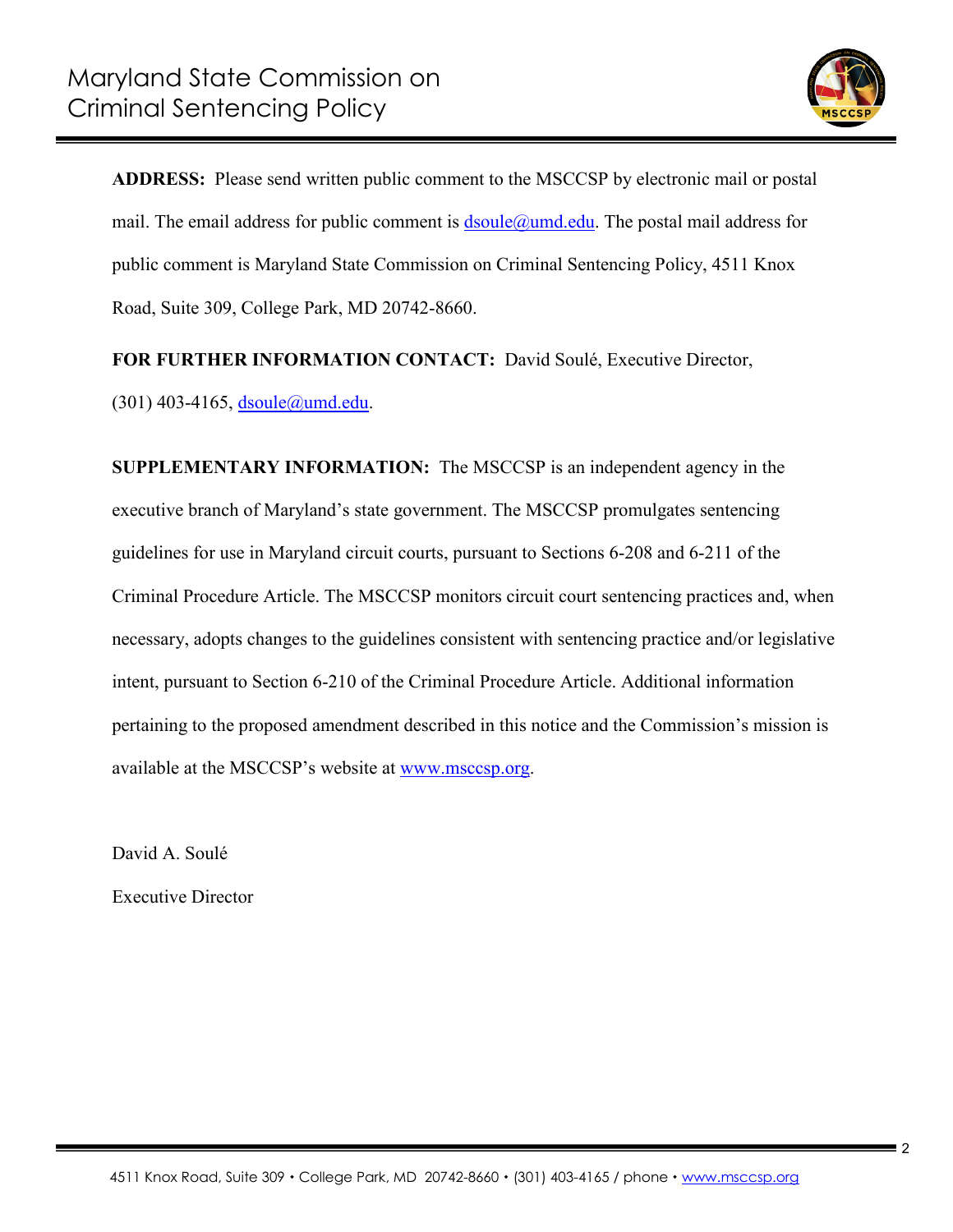

## **Juvenile Delinquency Score Amendment**

**Synopsis of Proposed Amendment:** After concerns raised during a previous public comments hearing regarding the definition of commitment and perceived disparities across the state in scoring the juvenile delinquency component of the offender score, the MSCCSP collaborated with the Maryland Data Analysis Center (MDAC) to study the juvenile delinquency score. The MDAC analyses revealed disparities across jurisdictions and by the juvenile's race in the effect of the juvenile score on the sentencing outcome. The MDAC's analysis also concluded that practitioners and jurisdictions varied in their interpretation of the juvenile delinquency scoring instructions. Based on the findings and recommendations from the MDAC's analysis, the MSCCSP voted to revise the instructions for the juvenile delinquency score in the Maryland Sentencing Guidelines Manual (MSGM) and COMAR, to achieve greater clarity and consistent and application, adopt a five-year lookback window, and to adopt an alternative juvenile scoring system.

Additionally, the MSCCSP adopted a five-year lookback window for calculating a defendant's juvenile delinquency score to clarify that when calculating a juvenile delinquency score, findings of a delinquent act may only be included in the juvenile delinquency score if said delinquent act occurred within the five-years prior to the date of the instant offense.

Finally, pursuant to Section 6-208 of the Maryland Code's Criminal Procedure Article, the MSCCSP, voted to adopt an alternative juvenile scoring system. The MSCCSP considered numerous alternative scoring systems. The Commission considered three important factors: adult recidivism (does the alternative scoring system predict adult recidivism); distribution (does the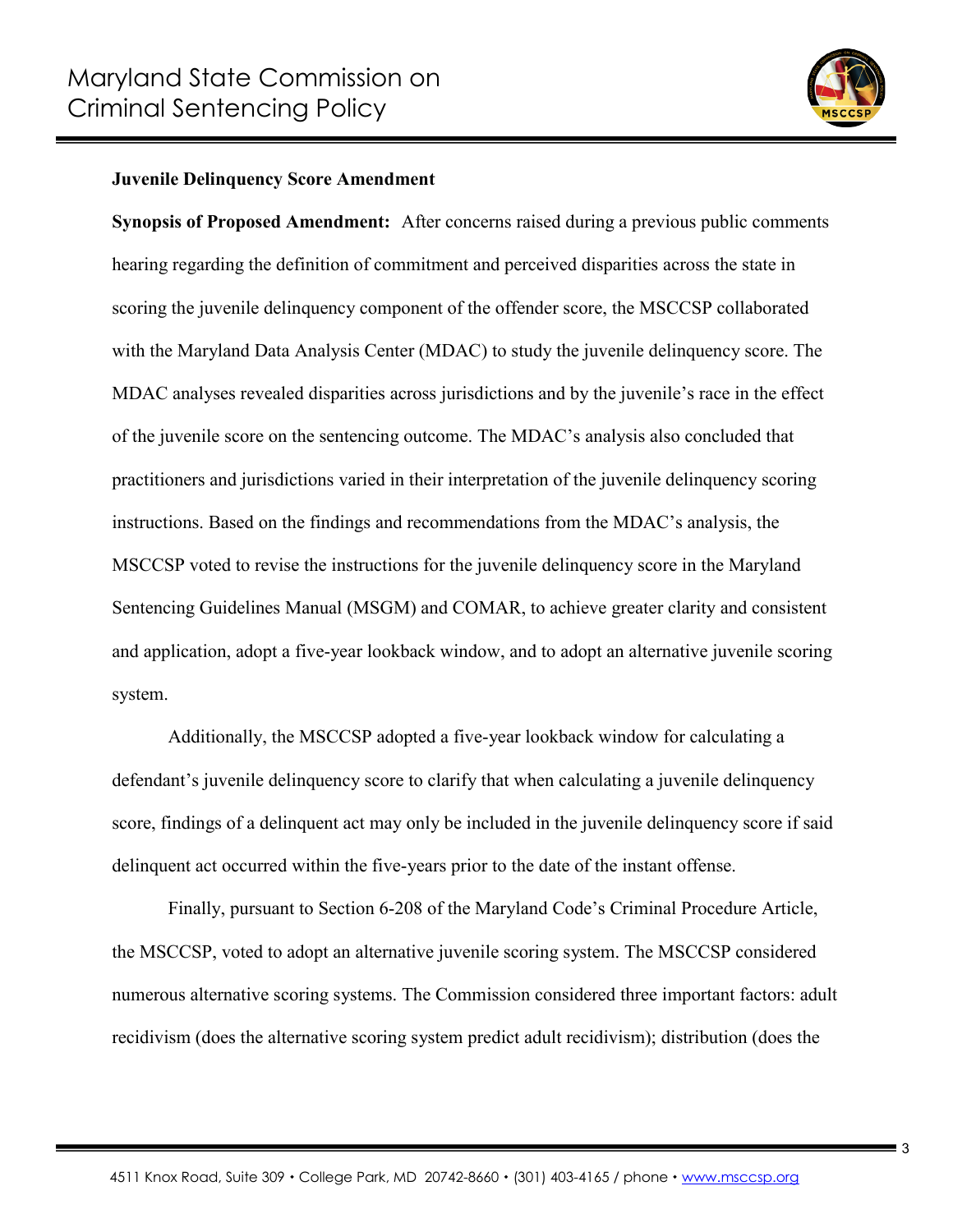

alternative scoring system identify distinct categories of risk for adult recidivism); and disparity (does the new scoring system result in a disparity, racial or otherwise).

The new scoring system counts only findings of delinquent acts, thus removing the disparities concerning the interpretation of the definition of a juvenile commitment. The new scoring system also performs better than the current system in terms of differentiating offenders with different juvenile scores by their risk of recidivating as adults. The MDAC's research indicated there was an association between the number of juvenile adjudications and an increased risk of recidivism. The new scoring system better predicts adult recidivism, particularly differentiating between the risk of recidivism among medium-and high-risk offenders. Further, the new scoring system also eliminates racial disparities previously identified under the current juvenile scoring system. Throughout Commission meetings in 2016 and 2017, the MDAC research team presented results from the juvenile score project study to the Commission. At its September 2017 meeting, the Commissioners extensively discussed the merits and the disadvantages to the new scoring system. At the conclusion of the meeting, the Commission voted to adopt the new scoring system. Minutes from the previous meetings, except the September 2017 meeting (which have yet to be reviewed and adopted), are available at [http://www.msccsp.org/About/Minutes.aspx.](http://www.msccsp.org/About/Minutes.aspx)

The MSCCSP seeks public comment specifically on the clarifications of the juvenile scoring system, the adoption of the five-year lookback window, and the adoption of the new juvenile scoring system.